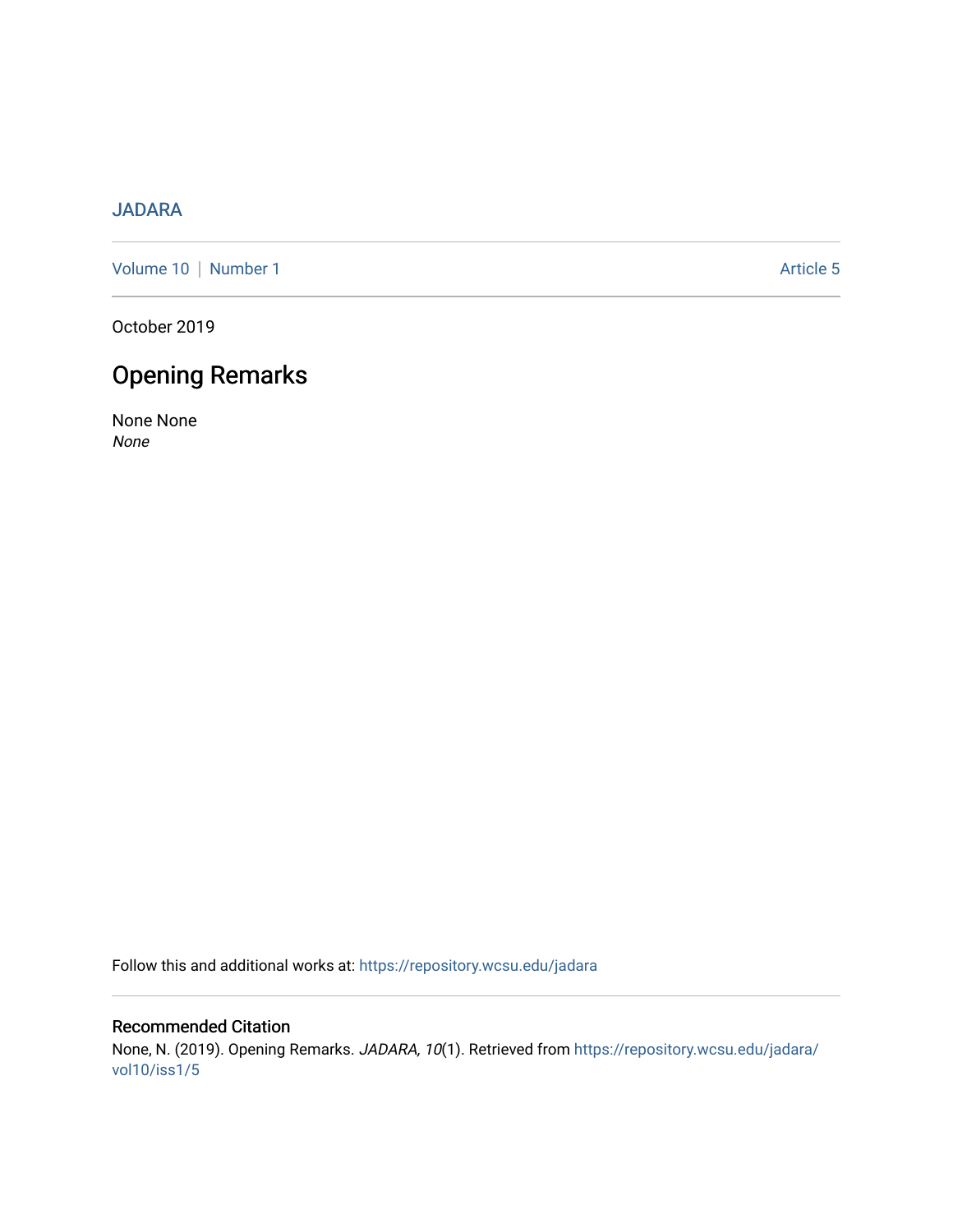## **OPENING REMARKS**

### James R. Burress Acting Commissioner Rehabilitation Services Administration Dept. Health, Education and Welfare

I am pleased to be with you at the NRA's First National Congress on Deafness Rehabilitation and for the unveiling of the Model State Plan for Vocational Rehabilitation of Deaf Clients.

The process which led to this Congress and the Model Plan is an outstanding example of cooperation between the National Rehabilitation Association, and its Task Force on Deafness and such groups as the Council of State Administrators of Vocational Rehabilitation, The Professional Rehabilitation Workers with the Adult Deaf, The Deafness Research & Training Center at New York University, and The Rehabilitation Services Administration.

The Model State Plan represents the best thinking of representatives of all these groups on how to improve and extend vocational rehabilitation services to the deaf. It comes at a time when we in RSA are placing our greatest emphasis on implementing the new Rehabilitation Act with its priority for the most severely handicapped. The Model State Plan goes far toward assuring that comprehensive and current guidelines on services to the deaf are available.

1 can only marvel at the wisdom of Boyce Williams for gaining the cooperation of so many knowledgeable and committed people to help develop such a meaningful strategy for improving services. It is my hope that, as Jack Hutchison said to me in his invitation and as is suggested in the Communications chapter of the model plan, the cooperation and ongoing involvement of all the groups represented here today will continued to focus on developing the best possible plans for VR services in their own States.

1